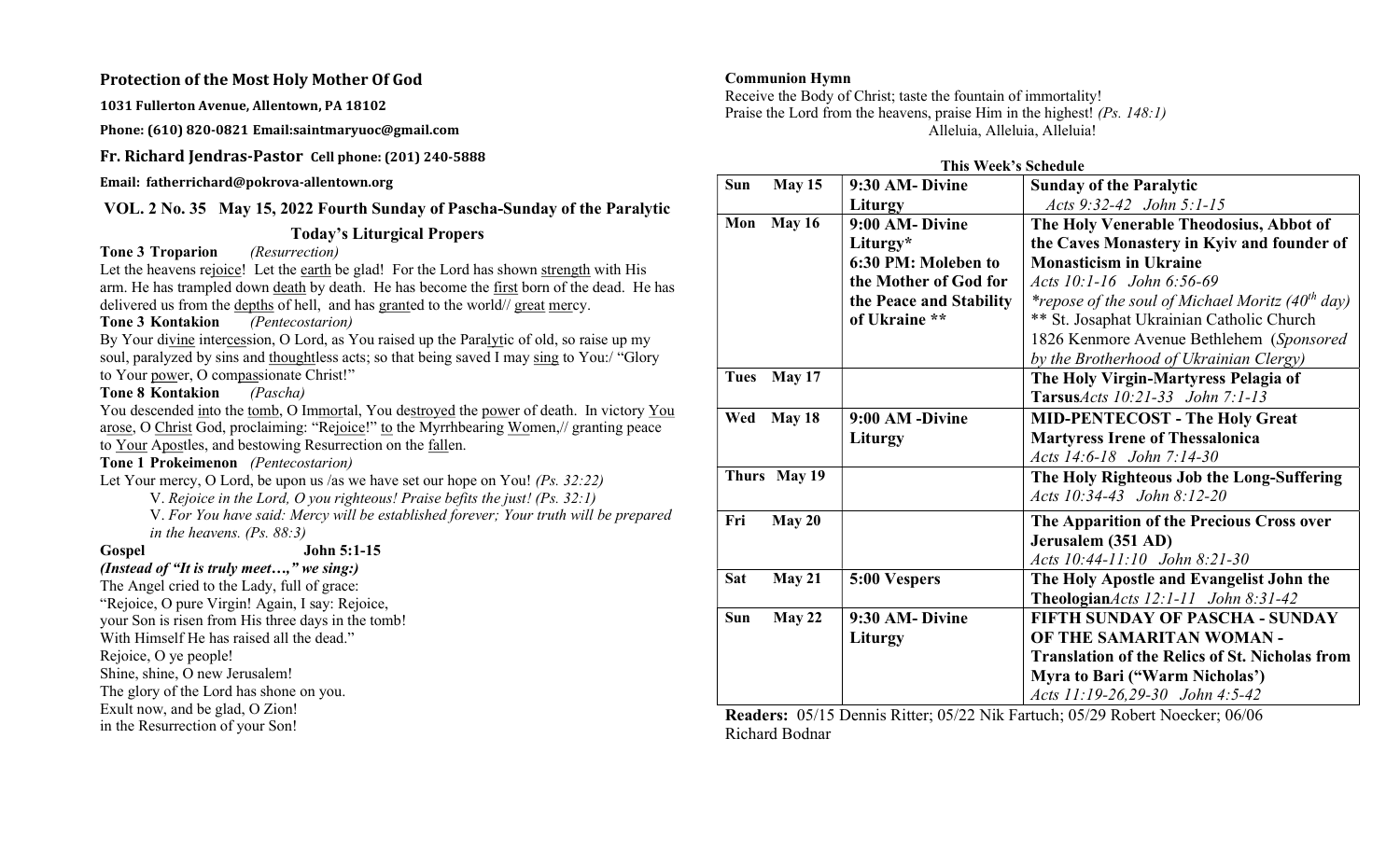### Announcements

- **PRAY FOR UKRAINE!** Clearly Ukraine is in need of our prayers. The Brotherhood of Ukrainian Clergy in the Lehigh Valley will be sponsoring weekly Moleben services for the peace and well-being of Ukraine. The next Moleben service will be this Monday; May 16 at 6:30 PM at St. Josaphat Ukrainian Catholic Church 1826 Kenmore Avenue Bethlehem (Sponsored by the Brotherhood of Ukrainian Clergy. We urge everyone to attend and PRAY FOR UKRAINE!
- NO KNEELING: Please take note, during the Paschal Season, there is no kneeling during liturgical services. For that matter, there is, in fact, no kneeling even for private prayer! We stand in the glorious light of our Savior's Resurrection. Kneeling will begin again with Vespers on Pentecost Sunday.
- ANNUAL GENERAL PARISH MEETING- TODAY IMMEDIATELY AT THE END OF DIVINE LITURGY. We must ALL take part in this meeting at least once a year. There are many decisions that cannot be made by the pastor and Parish Board alone. According to the By-Laws, they can only be made by a general meeting of the Parish. WITHOUT YOUR PARTICIPATION, these decisions cannot be made. There are two very important issues on the agenda this year: 1) Ratification of a new set of By-Laws; and 2) Purchase of a new furnace for the church.
- Refugees from Ukraine: Recently, in his trip to Poland, President Biden made a statement that the United States is ready to accept 100,000 refugees from Ukraine. We now have received information on the process. Anyone who might be willing to provide temporary shelter for any Ukrainian individual or families that might need a home. If you are interested or know someone who is, please sign-up on the bulletin at the office
- Fall Ukrainian Language Classes These classes will be starting here at our parish soon. The classes will be open to all ages. If anyone is interested, please sign-up on the **bulletin board at the office.** Mr. Ihor Mirchuk will be the instructor. The list to sign up is on the office door.
- Medical and other supplies needed for Ukraine We wish to thank EVERYONE who has contributed to this effort whether the donations have been items from the list or financial donations. They are all very much needed. This past week, we shipped an very large shipment to Ukraine because of your help. Please keep it coming!!! The people of Ukraine are relying on usIn addition, we need volunteers to help collect and organize these donations. To volunteer, please see Susan Cooke or Tania Smirnova or Barbara Hutzalyuk
- Administrative Assistance Needed: Volunteers are needed to help with the extra office work that we have encountered as a result of the war in Ukraine. We are looking for a

number of people who could commit to one or two sessions a week, either a morning or afternoon session. Duties would include answering phone calls, taking donations, etc. Please see Vera Muzychka to sign up.

- Special Thanks We wish to thank all the men who helped in last Sunday's Mother's Day Paschal Brunch. It was a great success and are ladies appreciated your hard work very much!
- Please pray for the sick and infirm of our Church: Metropolitan Antony; Fr. Yakiw Norton, Fr. Oleh Hucut, Fr. Vasyl Dovgan, Tanya Antoniewicz, Richard Antoniuk, Bohdan Baranczyk, John Chorney, Gloria Dunski, Joan Hepner, Peter Holowiak Eva Lazor, Mary Maksymiak, Daniel Milinichek, Michael Onushko, Rosalie Onushko Mary Ellen Mackiewicz, William Radio, Kathryn Solan, Elsie Moroz, Myroslav Kmet, Andriy Kmet, Dan Gulack. Rodney Townes, Karina Strashinsky; Katherine Cox; Gordon

## Translation of the relics of Saint Nicholas the Wonderworker from Myra to Bari Commemorated on May 9/22

In the eleventh century the Byzantine Empire was going through some terrible times. The Turks put an end to its influence in Asia Minor, tdestroying cities and villages. They murdered the inhabitants, and they accompanied their cruel outrage with the desecration of churches, holy relics, icons and books. The Muslims also attempted to destroy the relics of Saint Nicholas, deeply venerated by the whole Christian world.

In the year 792 the caliph Aaron Al'-Rashid sent Khumeid at the head of a fleet to pillage the island of Rhodes. Having lain waste this island, Khumeid set off to Myra in Lycia with the intent to rob the tomb of Saint Nicholas. But instead he robbed another tomb standing alongside the crypt of the saint. Just as they succeeded in committing this sacrilege, a terrible storm lifted upon the sea and almost all the ships were shattered into pieces. The desecration of holy things shocked not only Eastern, but also Western Christians. Christians in Italy were particularly apprehensive for the relics of Saint Nicholas, and among them were many Greeks. The inhabitants of the city of Bari, located on the shores of the Adriatic Sea, decided to save the relics of Saint Nicholas.

In the year 1087 merchants from Bari and Venice went to Antioch to trade. Both these and others also proposed to take up the relics of Saint Nicholas and transport them to Italy on the return trip. In this plan the men of Bari commissioned the Venetians to land them at Myra. At first two men were sent in, who in returning reported that in the city all was quiet. In the church where the glorified relics rested, they encountered only four monks. Immediately forty-seven men, having armed themselves, set out for the church of Saint Nicholas. The guards, suspecting nothing, showed them the raised platform, beneath which the tomb of the